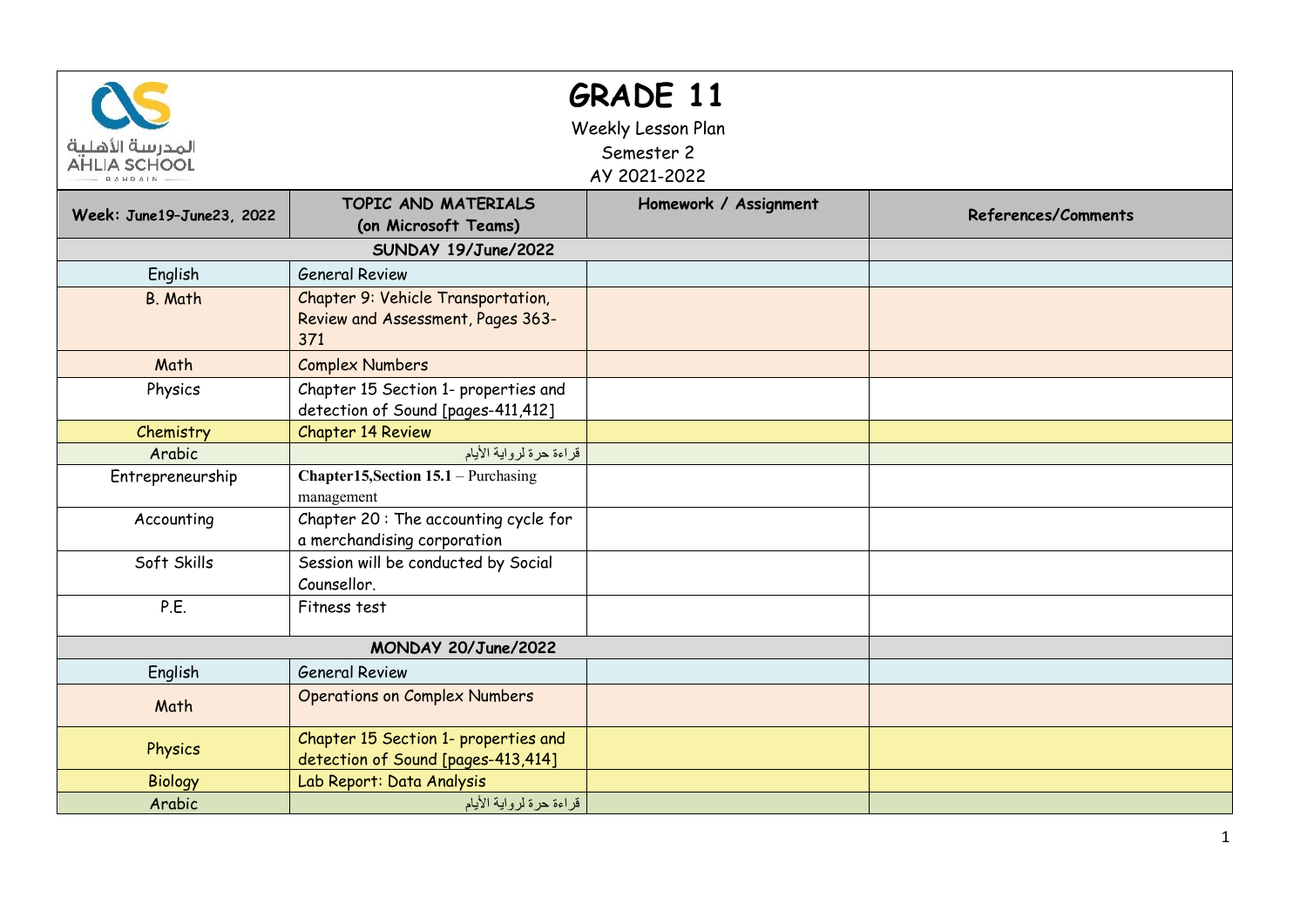| Citizenship          | عرض مشاريع الطلبة                                                                                |  |                                                                                                                                                                                                                                                                                                                                                                    |
|----------------------|--------------------------------------------------------------------------------------------------|--|--------------------------------------------------------------------------------------------------------------------------------------------------------------------------------------------------------------------------------------------------------------------------------------------------------------------------------------------------------------------|
| Economics            | Chapter 11: Financial Market, Pages<br>317-343<br>Simulation: Advise your clients, Pages<br>347. |  | Go through the textbook page 347.Eman, Fay<br>and Naeema you will be the financial planners<br>who will help your clients Talal, Hamza, S.<br>Hasan and Raghad to meet their investment<br>objectives using the various criteria's.<br>The clients (Talal, Hamza, S. Hasan and<br>Raghad) should be ready with their own<br>investment objective for their future. |
| Entrepreneurship     | <b>Chapter 15, Section 15.1</b> – Purchasing                                                     |  |                                                                                                                                                                                                                                                                                                                                                                    |
|                      | management                                                                                       |  |                                                                                                                                                                                                                                                                                                                                                                    |
| Accounting           | Chapter 20: The accounting cycle for<br>a merchandising corporation                              |  |                                                                                                                                                                                                                                                                                                                                                                    |
| TUESDAY 21/June/2022 |                                                                                                  |  |                                                                                                                                                                                                                                                                                                                                                                    |
| English              | <b>General Review</b>                                                                            |  |                                                                                                                                                                                                                                                                                                                                                                    |
| Math                 | <b>Operations on Complex Numbers</b><br>(Continuation)                                           |  |                                                                                                                                                                                                                                                                                                                                                                    |
| Chemistry            | Lab - Limiting reactant                                                                          |  |                                                                                                                                                                                                                                                                                                                                                                    |
| <b>Biology</b>       | Lab Report: Data Analysis + Graphing                                                             |  |                                                                                                                                                                                                                                                                                                                                                                    |
| Arabic               | مراجعة قواعد نحوية                                                                               |  |                                                                                                                                                                                                                                                                                                                                                                    |
| Economics            | Chapter 12, Section 1: Gross Domestic<br>Product and Other Indicators, Pages<br>350-357          |  |                                                                                                                                                                                                                                                                                                                                                                    |
| B. Math              | Chapter 9: Vehicle Transportation,<br>Review and Assessment, Pages 363-<br>371                   |  |                                                                                                                                                                                                                                                                                                                                                                    |
| <b>ICT</b>           | Unit 4: Deep diving<br>Lesson 6: End of unit project<br>Pg. 146 & 147                            |  |                                                                                                                                                                                                                                                                                                                                                                    |
| Accounting           | Chapter 20: The accounting cycle for<br>a merchandising corporation                              |  |                                                                                                                                                                                                                                                                                                                                                                    |